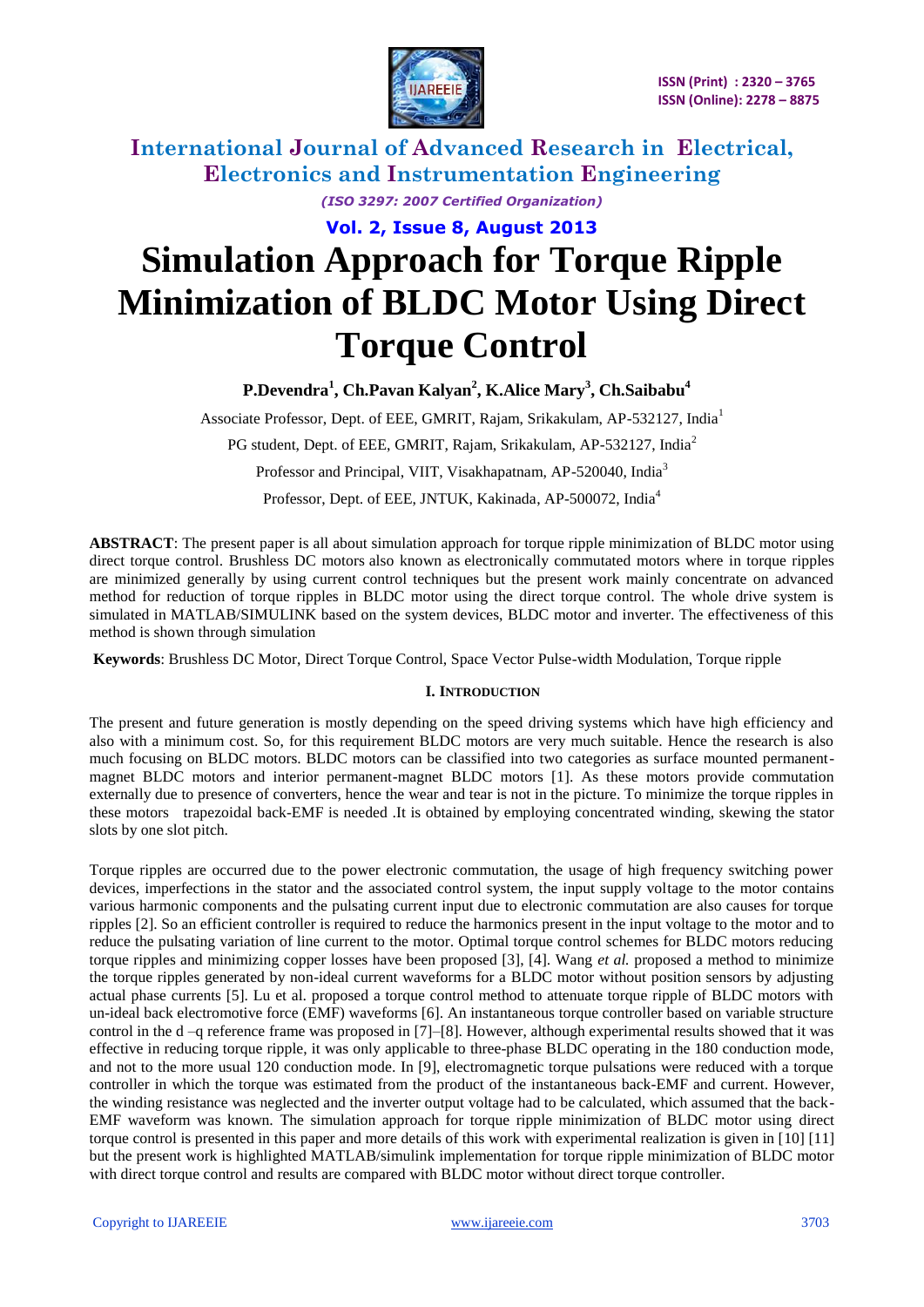

*(ISO 3297: 2007 Certified Organization)*

### **Vol. 2, Issue 8, August 2013**

#### **II. DIRECT TORQUE CONTROLLER**

To control the motors variable frequency method is mostly used in industries. In this method to get the good dynamic performance direct torque control is preferred. Based on the measured stator voltage and currents the flux and torque is calculated and a relationship is established between the obtained flux and torque.

The fig.1 shows the block diagram of direct torque control [11]. This method involves two stages to estimates the required quantities. In first stage by integrating the stator voltages the stator flux linkage is estimated and the torque is estimated by cross product of obtained stator flux linkage and measured motor currents. In stage two the control signals are obtained by comparing the reference value and estimated values. If any error is produced then the signals are generated based on the demanded values of the torque and stator flux. Thus the dynamic response and torque control is achieved. Hence it is known as one form of the hysteresis control.



Fig 1.Basic block diagram of Direct torque control

#### **III. DIRECT TORQUE CONTROLLER OF BLDC MOTOR**

The electromagnetic torque of a permanent-magnet brushless machine in the synchronously rotating d –q reference frame can be expressed as [1]

$$
T_{\rm e} = \frac{3}{2} \frac{p}{2} \left[ \left( \frac{dL_d}{d\theta_e} i_{sd} + \frac{d\psi_{rd}}{d\theta_e} - \psi_{sd} \right) i_{sd} + \left( \frac{dL_q}{d\theta_e} i_{sq} + \frac{d\psi_{rq}}{d\theta_e} - \psi_{sq} \right) i_{sq} \right]
$$
(1)

Where

 $\psi_{sd} = \psi_{rd} + L_d i_{sd}$ 

*v*<sub>sq</sub> =  $\psi_{sq}$  +  $L_q i_{sq}$ <br>For applying direct torque control to BLDC motor, the electromagnetic torque is expressed in stationary α-β reference frame using below fig2.[1]



Fig.2. Inverse Park's transformation

 $\psi_{ra} = \psi_{rd} \cos \theta_e - \psi_{rq} \sin \theta_e$ 

Where

$$
\nu_{r\beta} = \psi_{rd} \sin \theta_e + \psi_{ra} \cos \theta_e
$$

 $\psi_{r\beta} = \psi_{rd} \sin \theta_e + \psi_{rq} \cos \theta_e$ <br>The flux-linkage vectors can be obtained from the measured voltages and currents of stator and rotor respectively. The control signals are obtained by using space vector modulation.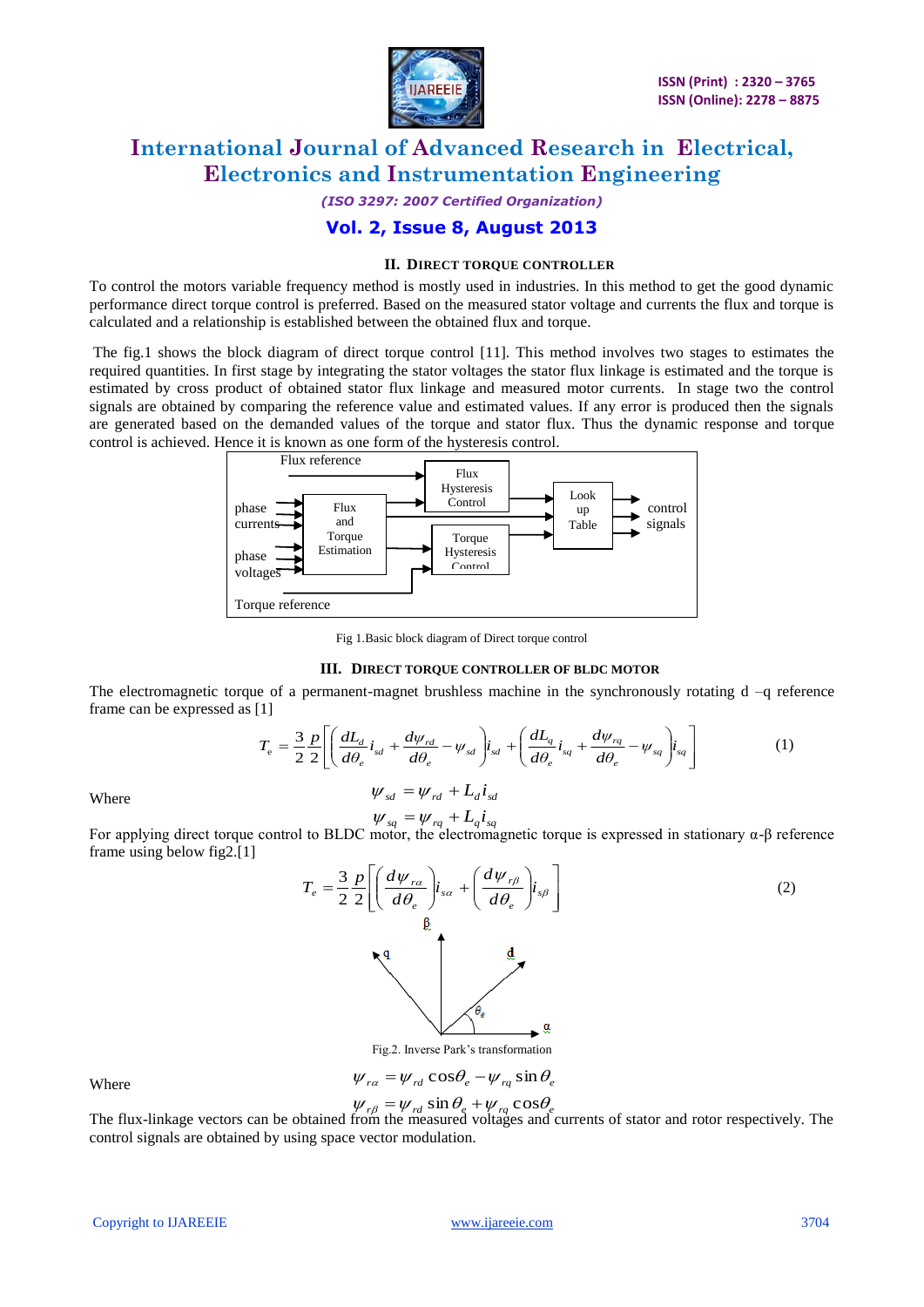

*(ISO 3297: 2007 Certified Organization)*

### **Vol. 2, Issue 8, August 2013 IV.SPACE VECTOR MODULATION (SVM)**

In SVM treats the sinusoidal voltage as a constant amplitude vector rotating at constant frequency. A three-phase voltage vector is transformed into a vector in the stationary d-q coordinate frame which represents the spatial vector sum of the three-phase voltage is the basic principle of SVM**.**

The 120 conduction mode is generally used in BLDC drives. In it only two phases are conducting in normal period while in commutation another phase also conducting through a freewheeling diode [12]. The inverter switching pulses are represent in six binary digits and each digit represents ON i.e. 1 and OFF i.e. 0 which are voltage space vectors. In this mode both the upper arm and lower arm switching of at the same time, so there is only one zero vector is present and the switching states are shown in Fig. 3. The region of three phase stator axes of the motor is divided into six sectors by non-zero voltage space vector and each sector can be composed of two non-zero voltage space vectors and the zero vectors.





Fig.4 Non-zero voltage space vector in the Concordia reference frame

Fig. 3 Non-zero fundamental voltage space vectors in different switching states.

#### **V. SIMULATION DIAGRAM OF DTC BLDC DRIVE**

The basic simulation diagram is shown in Fig.5. The operation is similar to the basic direct torque controller of ac drives expect in calculation of torque. The required flux linkage vectors can be measured using the stator and rotor voltage and currents in terms of stationary reference frame. Finally the electromagnetic torque can be calculated using above formulas. The resultant torque is applied to the switching table which is obtained from speed error through the proportional – integral controller. By using these values the inverter gives the required input voltage to the BLDC motor.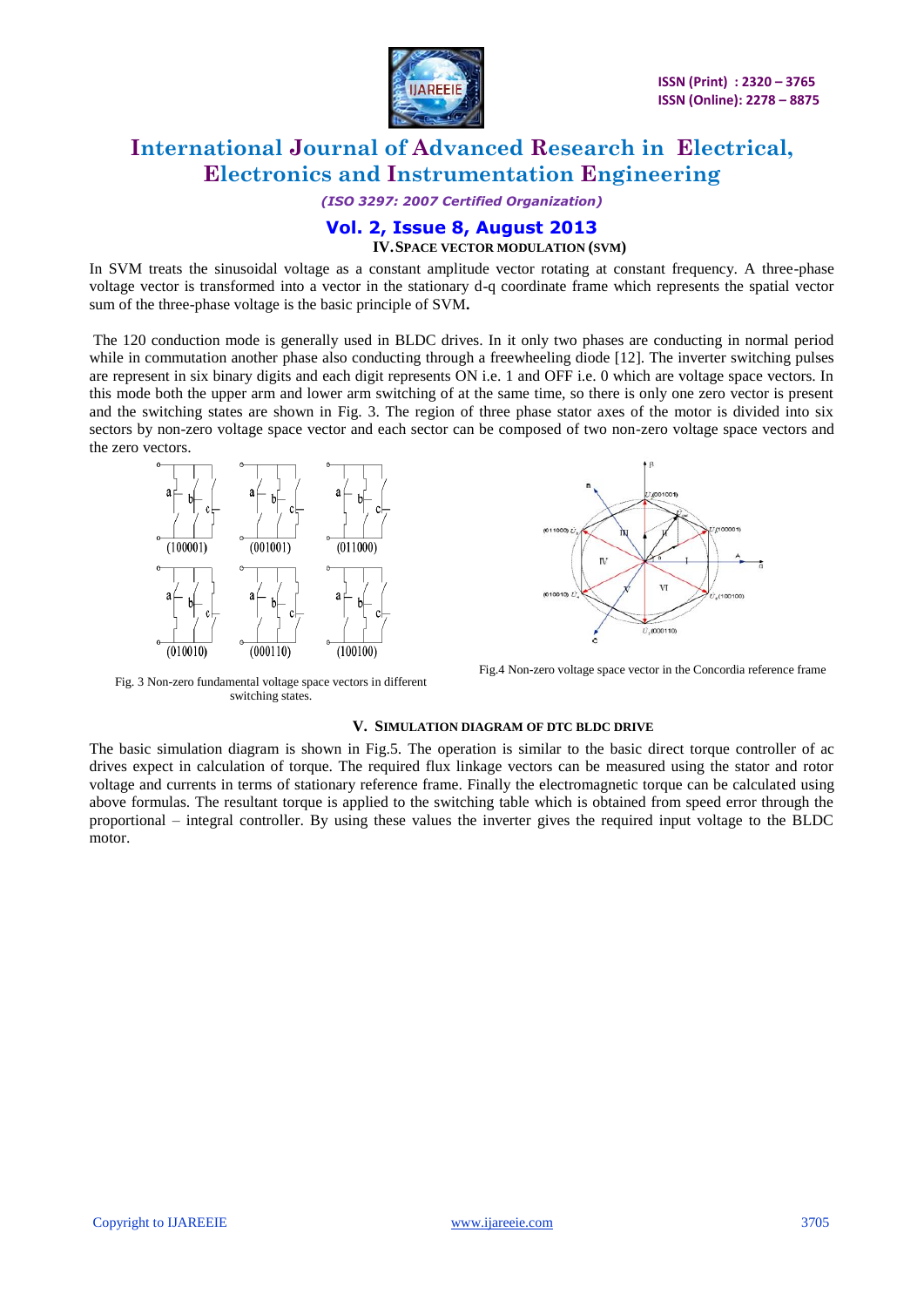

*(ISO 3297: 2007 Certified Organization)*

# **Vol. 2, Issue 8, August 2013**



Fig 5 simulation model of Direct torque control based BLDC

### **VI.CURRENT AND FLUX MEASUREMENT IN STATIONARY REFERENCE FRAME**

The simulation diagram of the block is shown in the fig.6. The three phases current is transformed into stationary  $\alpha$ - $\beta$ reference using above fig.2. The current equations in terms of  $\alpha$ -β reference frame can be obtained as below equations



Fig.6. sub-block to calculate the Current and Flux

The flux values are calculated from the dc link voltage and transformed into stationary reference frame as shown in below equations

$$
\psi_{r\alpha} = \psi_{s\alpha} - L_s i_{s\alpha}
$$
\n
$$
\psi_{r\beta} = \psi_{s\beta} - L_s i_{s\beta}
$$
\nCopyright to IJAREEIE

\n3706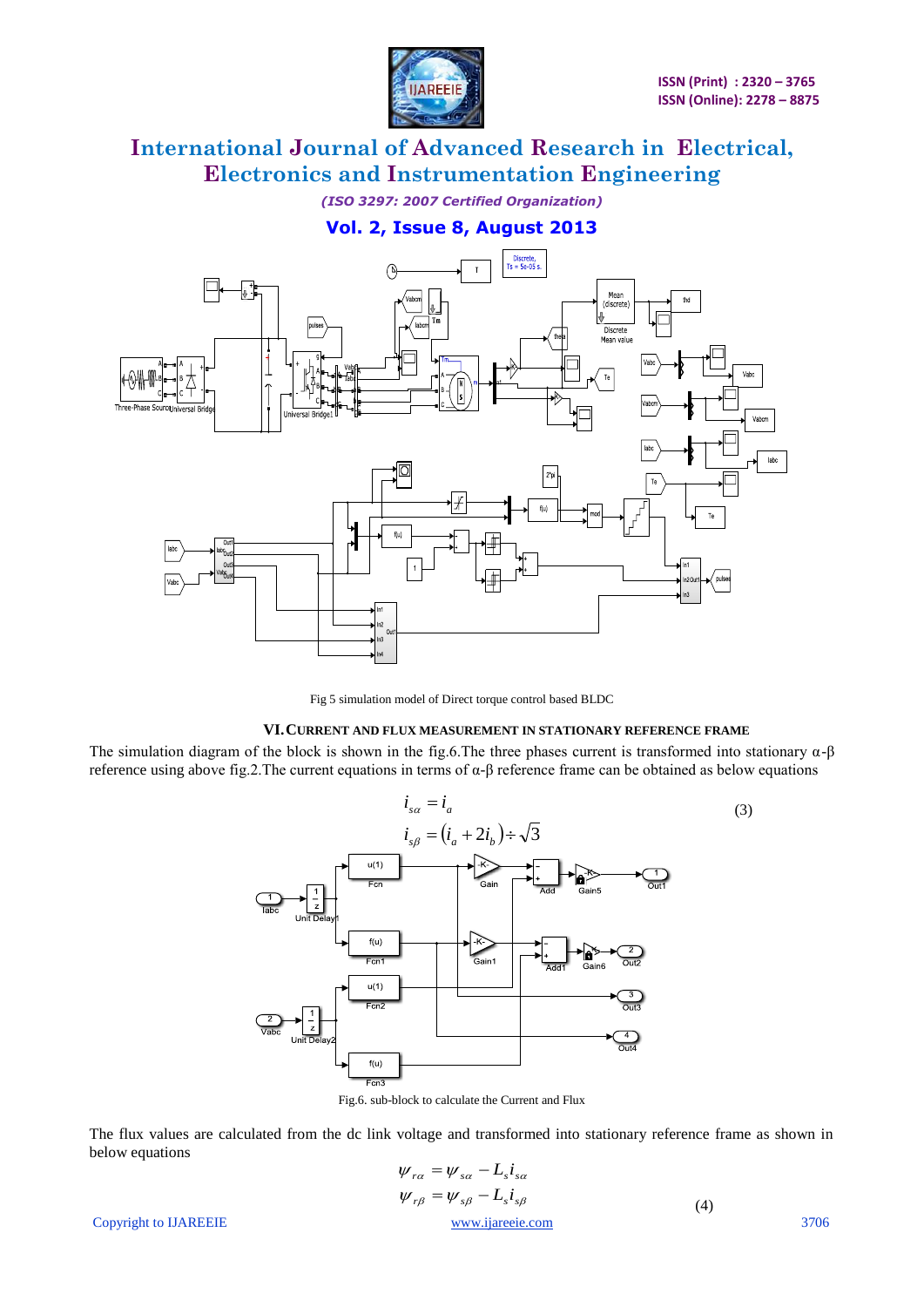

*(ISO 3297: 2007 Certified Organization)*

### **Vol. 2, Issue 8, August 2013 VII.TORQUE MEASUREMENT**

The error torque is obtained from speed error which is obtained through speed sensor and is applied to the proportionalintegral controller. The actual torque value is measured by using below equation



Fig.7. Sub-block for Torque measurement

### **VIII.SECTOR SELECTION AND SWITCHING TABLE**

The required sector is selected based on the flux and torque values and the sector voltages are given in matrix form which are obtained from basic BLDC modes of operation**.**



Fig.8.sub-block for Sector selection and switching table

Based on the stator flux linkage and torque status, the switching sequence and pulses are determined and generated respectively. In each sector, if the actual stator flux linkage is the same as the reference stator flux linkage, only one nonzero-voltage space vector and a zero-voltage vector are used to control the torque. In addition, when the actual flux linkage is smaller than the reference value, the nonzero-voltage space vector is used to increase the flux linkage, while when the actual flux linkage is greater than the reference value, the nonzero-voltage space vector is used to decrease the stator flux linkage. The switching table is shown in table 1.

Copyright to IJAREEIE [www.ijareeie.com](http://www.ijareeie.com/) 3707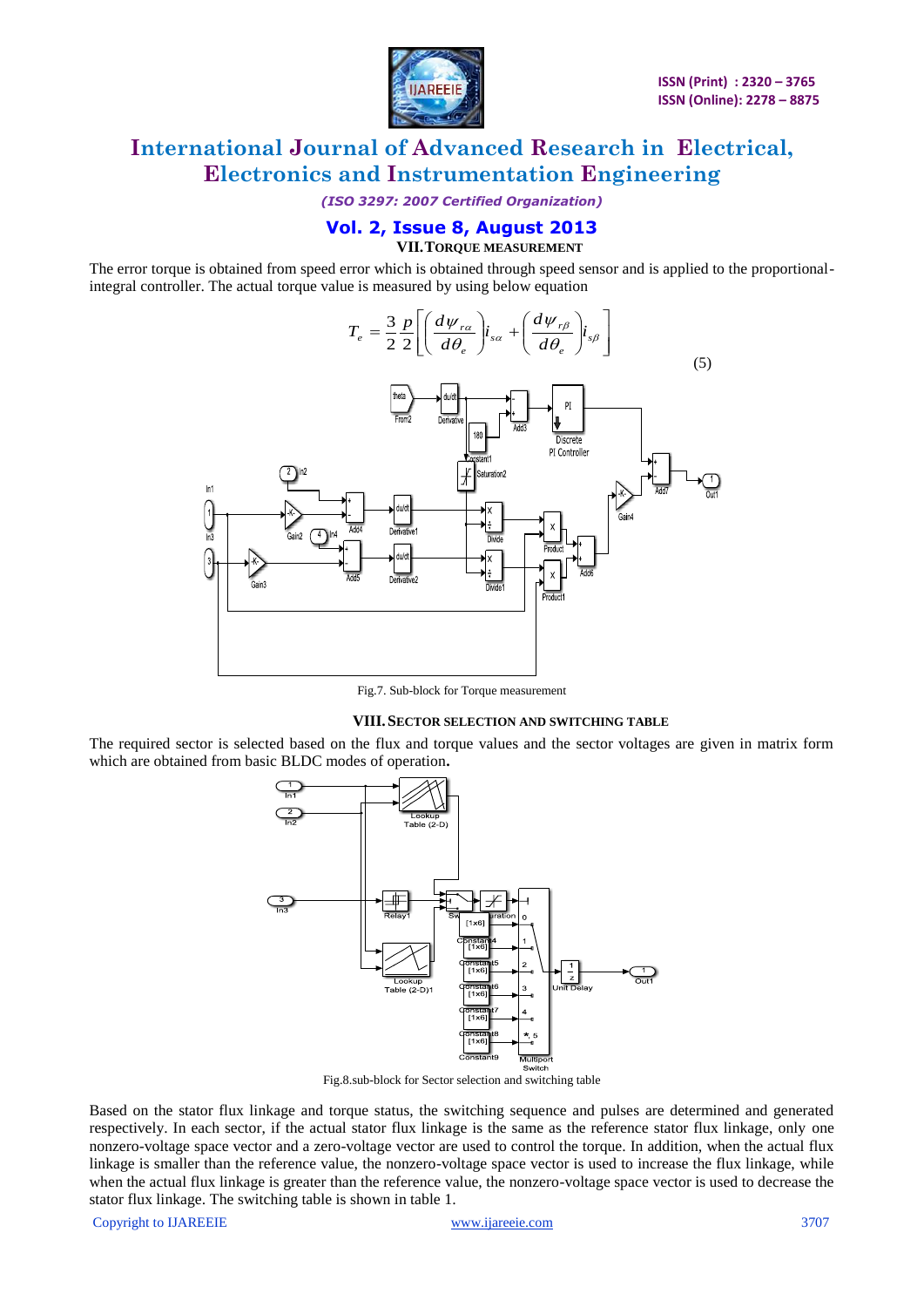

*(ISO 3297: 2007 Certified Organization)*

# **Vol. 2, Issue 8, August 2013**

| Switching Table for Inverter |                |                |                |           |           |          |                |  |
|------------------------------|----------------|----------------|----------------|-----------|-----------|----------|----------------|--|
| <b>TORQUE</b>                | <b>FLUX</b>    | <b>SECTOR</b>  |                |           |           |          |                |  |
|                              | Φ              |                | H              | Ш         | IV        | V        | VI             |  |
|                              |                | $V_{1}$        | V,             | $V_{3}$   | $\rm V_4$ | $V_{5}$  | $V_6$          |  |
|                              |                | (100001)       | (001001)       | (011000)  | (010010)  | (000110) | (100100)       |  |
| 1                            | $\overline{0}$ | $V_2$          | V <sub>3</sub> | $\rm V_4$ | V,        | $V_6$    | $V_1$          |  |
|                              |                | (001001)       | (011000)       | (010010)  | (000110)  | (100100) | (100001)       |  |
|                              | $-1$           | V3             | $\rm V_4$      | $V_5$     | $V_6$     | $V_1$    | V <sub>2</sub> |  |
|                              |                | (011000)       | (010010)       | (000110)  | (100100)  | (100001) | (001001)       |  |
|                              |                | $V_1$          | V,             | $V_3$     | $\rm V_4$ | V٢       | $V_6$          |  |
|                              |                | (100001)       | (001001)       | (011000)  | (010010)  | (000110) | (100100)       |  |
| $\overline{0}$               | $\Omega$       | $V_0$          | $V_0$          | V0        | $V_0$     | $V_0$    | $V_0$          |  |
|                              |                | (000000)       | (000000)       | (000000)  | (000000)  | (000000) | (000000)       |  |
|                              | -1             | V <sub>3</sub> | $\rm V_4$      | $V_5$     | $V_6$     | $V_{1}$  | V,             |  |
|                              |                | (011000)       | (010010)       | (000110)  | (100100)  | (100001) | (001001)       |  |

**TABLE-I** Switching Table for Inverter

### **IX.SIMULATION RESULTS**

To show the performance of direct torque control on BLDC drive, the obtained results are comparing with conventional BLDC drive. The simulated torque characteristics of BLDC drive system without and with DTC controller are compared in fig 9 under the same operating condition. The fig 9(a) shows the normal position and fig 9(b) shows that its zoom in position for compares the clear view. The torque time characteristics show that the direct torque control has good dynamic performance and reduced the torque ripples compared to the ordinary speed control. The phase to ground voltage is shown in fig10. The voltage maintains constant maximum value at every cycle.



The phase to phase voltage and currents are shown in fig  $11(a)$  and  $11(b)$  respectively. The phase current waveform is shown only one phase of the motor. The currents are in square waveforms but exhibits ripples at the steady state. The speed –time characteristics shown in fig .12.The results shows that the ordinary speed control will not get the steady state till the end while direct torque control is reached stable position after sometime.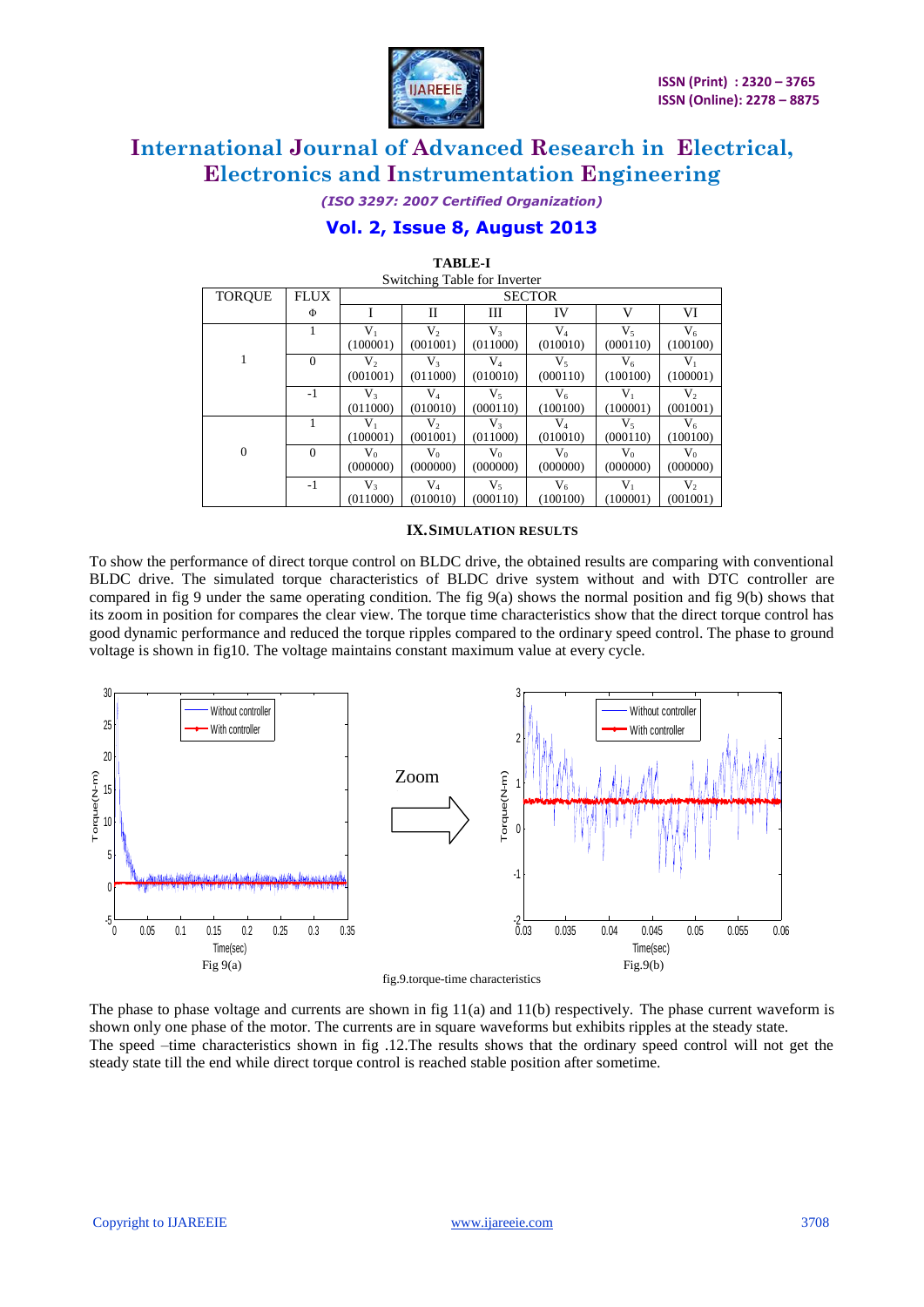

*(ISO 3297: 2007 Certified Organization)*



**[X] CONCLUSION**

Torque ripple minimization of BLDC motor using direct torque control has been implemented successfully and it is compared with ordinary speed control technique. The effectiveness of the proposed work is shown through in simulation using MATLAB/ simulink.

The obtained results show the good dynamic performance and reduced torque ripples in BLDC motor. The above results depict that the direct torque control is capable of controlling the torque instantaneously.

| Power            | 1kw          |
|------------------|--------------|
| DC link voltage  | 500V         |
| Rated Speed      | 3000rpm      |
| Number of poles  |              |
| Phase resistance | 2.8150 Ohms  |
| Inductance       | 8.5mh        |
| Inertia          | $0.0089$ kg. |

#### **[XI] MOTOR PARAMETERS**

### **REFERENCES**

Copyright to IJAREEIE [www.ijareeie.com](http://www.ijareeie.com/) 3709 [1] T. Kenjo and S. Nagamori, Permanent-Magnet and Brushless DC Motors. Oxford, U.K.: Clarendon, 1985.